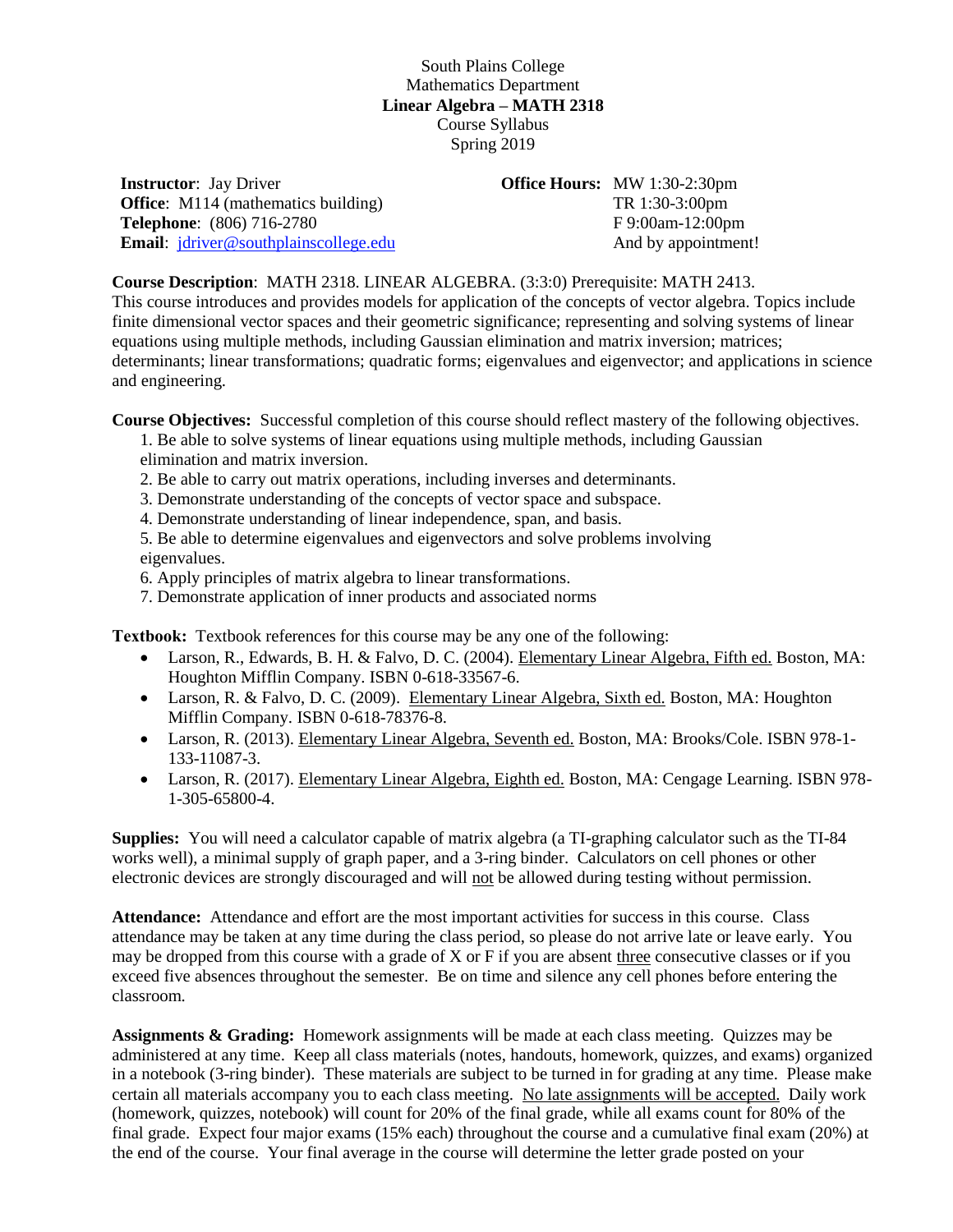transcript. This grade is determined by the following scale: A (90-100%), B (80-89%), C (70-79%), D (60- 69%), F (0-59%).

Format for submitting all assignments:

- 1. Write the problem on your own paper.
- 2. Show all necessary work.
- 3. Clearly mark your answer.
- 4. Check your answers on Blackboard to make certain you are practicing correctly.

**Blackboard:** Blackboard is the online course management system that will be utilized for this course. This course syllabus, as well as any class handouts can be accessed through Blackboard. Login at [https://southplainscollege.blackboard.com/.](https://southplainscollege.blackboard.com/) The user name and password should be the same as the MySPC and SPC email.

User name: first initial, last name, and last 4 digits of the Student ID Password: Original CampusConnect Pin No. (found on SPC acceptance letter)

Questions regarding Blackboard support may be emailed to [blackboard@southplainscollege.edu](mailto:blackboard@southplainscollege.edu) or by telephone to 806-716-2180.

**Diversity:** In this class, the teacher will establish and support an environment that values and nurtures individual and group differences and encourages engagement and interaction. Understanding and respecting multiple experiences and perspectives will serve to challenge and stimulate all of us to learn about others, about the larger world and about ourselves. By promoting diversity and intellectual exchange, we will not only mirror society as it is, but also model society as it should and can be.

**Disability:** Students with disabilities, including but not limited to physical, psychiatric, or learning disabilities, who wish to request accommodations in this class should notify the Disability Services Office early in the semester so that the appropriate arrangements may be made. In accordance with federal law, a student requesting accommodations must provide acceptable documentation of his/her disability to the Disability Services Office. For more information, call or visit the Disability Services Office at Levelland (Student Health & Wellness Office) 806-716-2577, Reese Center (Building 8) & Lubbock Center 806-716- 4675, or Plainview Center (Main Office) 806-716-4302 or 806-296-9611.

South Plains College does not discriminate on the basis of race, color, national origin, sex, disability or age in its programs and activities. The following person has been designated to handle inquiries regarding the nondiscrimination policies: Vice President for Student Affairs, South Plains College -1401 College Avenue, Box 5, Levelland, TX 79336, 806-894-9611.